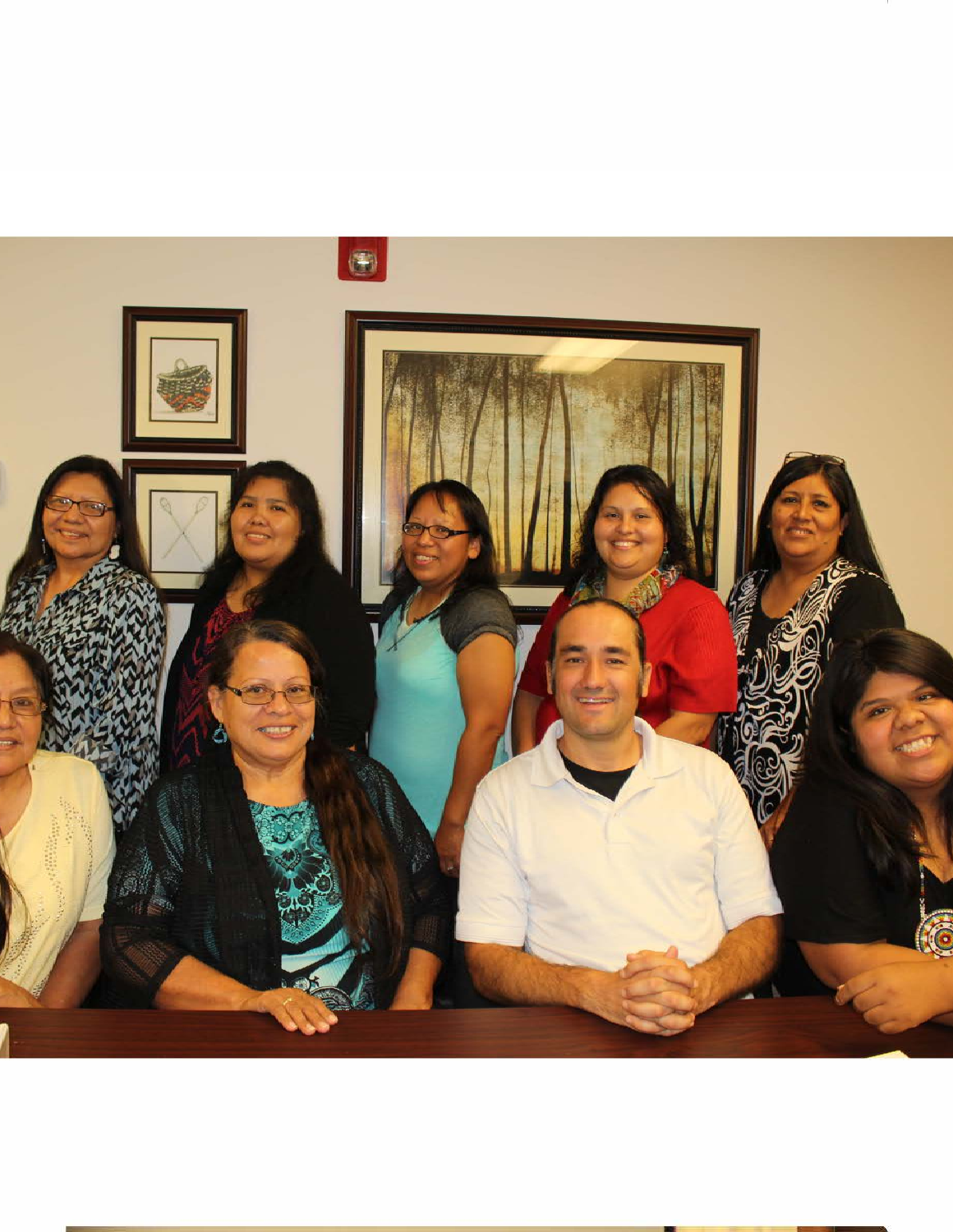

**Tribal Contact: FOR IMMEDIATE RELEASE:**  Misty Brescia Dreifuss (601) 650-1613 Email: [misty.dreifuss@choctaw.org](mailto:misty.dreifuss@choctaw.org)

## **Tribe Receives Language Grants**

CHOCTAW, Miss. – (September 22, 2016) – The Mississippi Band of Choctaw Indians announces its receipt of two highly beneficial Federal grant awards to preserve and promote the use of the Tribe's native Choctaw language in the Tribal School System and in the Choctaw communities.

The Tribe has received a total of \$2.4M through two Federal grant awards to expand its operation of the Choctaw Language Program in the Tribal Schools for the next five years. The funding agencies are the U.S. Department of Education and the Administration for Native Americans in the U.S. Department of Health and Human Services.

The "Carry the Language Forward" program, called "*Annopa Tikbishtiya"* in the Choctaw language, supports the teaching, learning, and studying of the Choctaw language, while increasing English language proficiency of Choctaw children. The Tribe will work to help reduce language barriers in Mississippi Choctaw households by increasing opportunities for children to learn and acquire the Choctaw language, while also providing opportunities for families to develop strategies and activities for overcoming Choctaw and English language barriers. The program will serve almost 800 young Choctaw students in its first year, with Choctaw language being taught in all six of the Choctaw Tribal elementary schools' early grade levels. The program will also help to develop home- and community-based language advocacy strategies and Choctaw language-learning resources.

The Tribe's increased capacity through these two new Federal grants will enable the Tribal Schools to hire more certified Choctaw language instructors, further develop the Choctaw language curriculum, and strengthen training and evaluation efforts. The Choctaw Language and Cultural Integration Program (CLCIP), under the Department of Schools, has been working in partnership with the Department of Chahta Immi's Choctaw Tribal Language Program for the past three years. Currently, the first group is going through training sessions for the new Choctaw Language Classrooms at Bogue Chitto Elementary, Conehatta Elementary, and Red Water Elementary school. The next group will start as soon as classrooms are completed in Standing Pine, Tucker, and Pearl River Elementary. The two grants will, for the first time, provide six Choctaw language classrooms for Pre-K through 3rd grade to receive instruction daily. Roseanna Thompson serves as the director of both grant projects and will oversee the projects during the 3/5 year cycle of the grants. Some of the staff that will be instrumental in these projects are DeLaura Saunders, Tribal Language Director/Community Program; Jason Lewis, Training and Evaluation Coordinator; Abrianna Tubby, Curriculum Coordinator; Pam Smith, Accreditation Specialist; and Choctaw Language teachers Penny Isaac, Pandora Sockey, Renata Morris, and Darlene Vaughn.